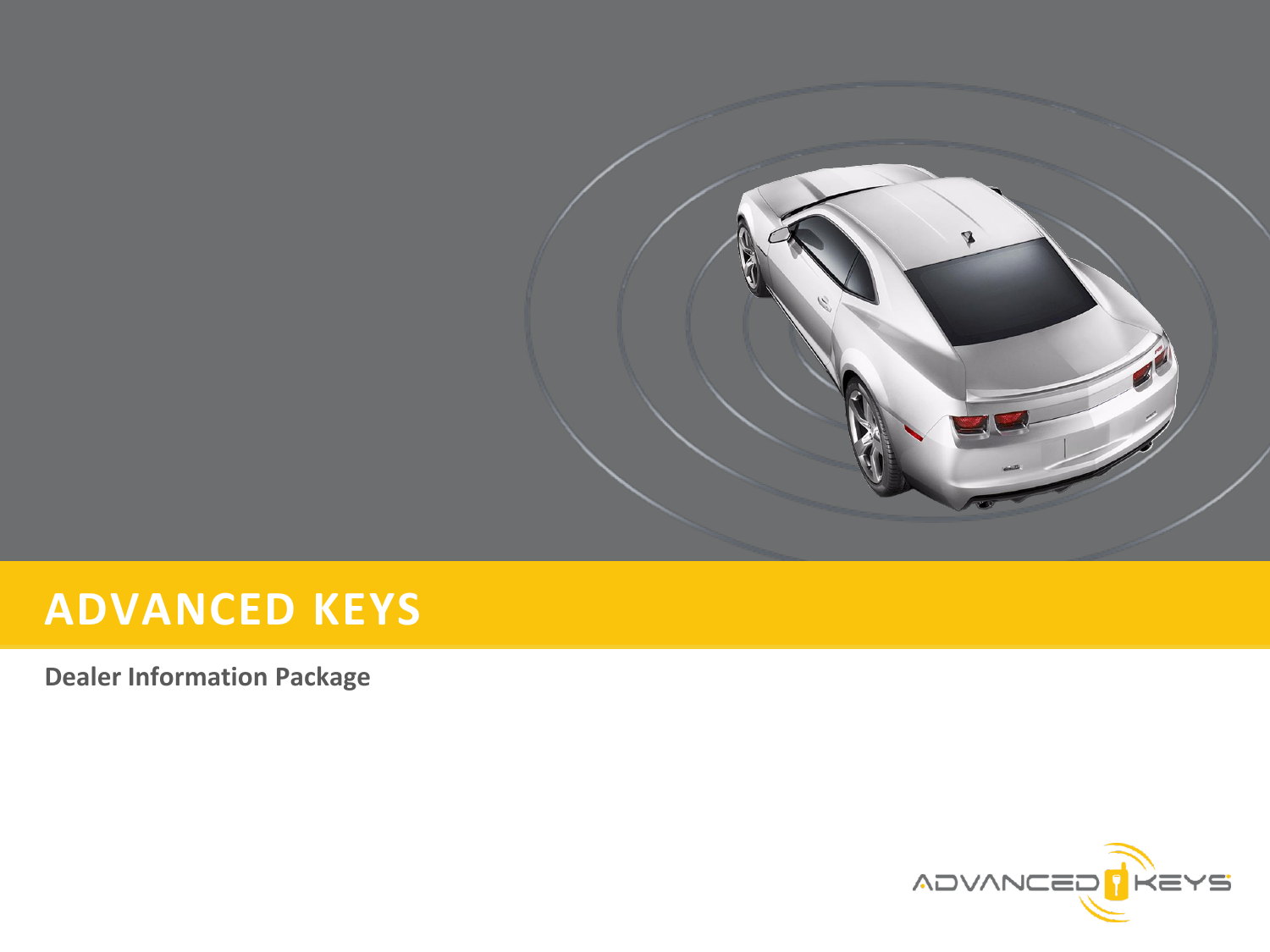#### **OVERVIEW**

Imagine a system that will fundamentally change how you access and start your vehicle. Designed and built based on the popular luxury vehicle's hands-free, keyless access and start function; by carrying a thin-profiled access card you will have complete access and ignition control over your vehicle without taking out keys or pressing buttons on the remote. Built with latest secure RFID technology and combined with rolling-code encryption, this system will provide the best possible aftermarket vehicle access convenience, security and more.

#### **KEY FEATURES**

- Hands-Free, proximity Lock/Arm and Unlock/Disarm in 2-3 meters range
- **D** Optional add-on Push-Start and Ignition Control Module
- Compact and low power consumption smart access key fob
- Vehicle battery saver with access key low power reminder function
- Built-in RF Signature Transponder Chip for Emergency Passive Bypass
- **RFID mutual authentication and encrypted rolling code security**
- Immobilizer Bypass Device trigger output
- Dual-color LED indicator with Parking Lights and Horn/Siren output
- Starter Disable Output and Auto Window Roll Up Module Output
- Array of user convenience functions and optional jumper settings



#### **HOW IT WORKS**



#### **ACCESS**

As you approach the vehicle, within 2 to 3 meters range your access key will be detected and verified by your vehicle through multiple layers of Radio Frequency Identification.



#### **Approach**

Once the vehicle validates your access key, the door locks will be released and by simply pulling the door handle, you now have exclusive access to your car. No more fumbling for keys or remote.



#### **Start**

Upon entering the vehicle the ignition control will be enabled. Step on the brake and push the engine start button to start the engine and get going.



#### **Away**

When you simply walk away from your vehicle with the access key – your vehicle will immediately lock and arm the security system. You'll never forget to lock the doors behind you again.

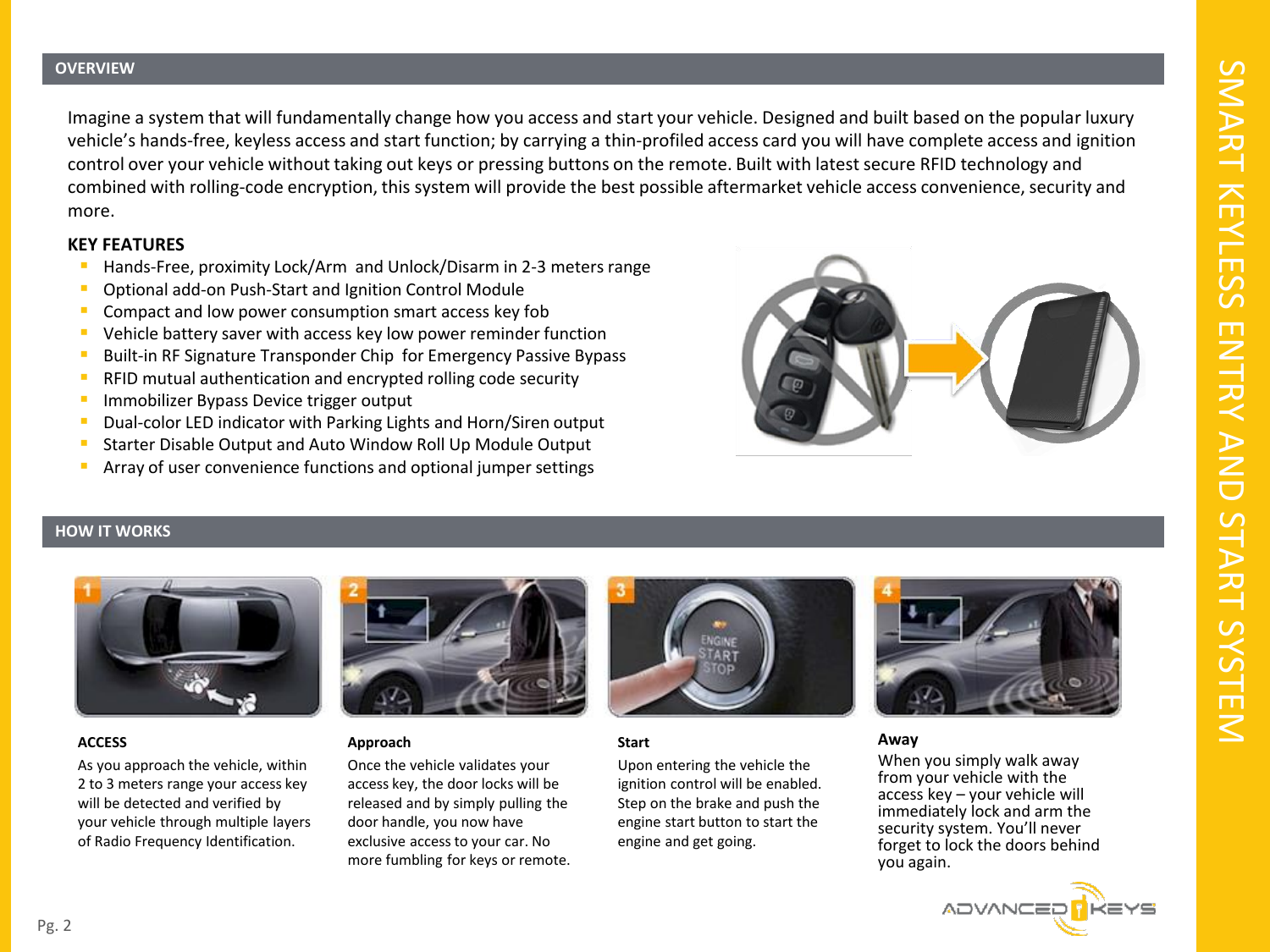#### **About Us: SMART ACCESS KEY FOB FEATURE AND FUNCTIONS**

### **Convenient Access Keys**

**Thin and compact, easily tucked away in your** pocket or wallet.

**3D RFID Antenna Coil for reliable sensitivity in any** orientation.

Paring access keys through internal learning switch.

Low power consumption lasting 18+ months based on typical daily usage.





## **Ignition Locking/Unlocking**

Your vehicle will have the ability to automatically lock the doors after turning ON the ignition and automatically unlock when the ignition is turned OFF.



#### **Emergency Passive Bypass**

To prevent situations such as a damaged key fob, severe RF interferences or a dead remote battery. The built-in Digital RF Signature Transponder provides a fail-safe ability to disarm and start the vehicle passively simply by placing the access key 1 to 2 inches away from any of the two antennas.

# **Additional Functions:**

**Improperly Closed Doors:** When departing the vehicle with a door partially closed, the vehicle will pulse the horn/siren briefly to alert this condition. If the door remains unclosed after an alert, the system will arm. This function provides vehicle security even when the doors are left open.

**Lock Delay:** Use this function when frequent entering/exiting of the vehicle range is required. By tapping the brake twice quickly before opening the door, will allow you to disable proximity locking temporarily to allow activity around the vehicle.

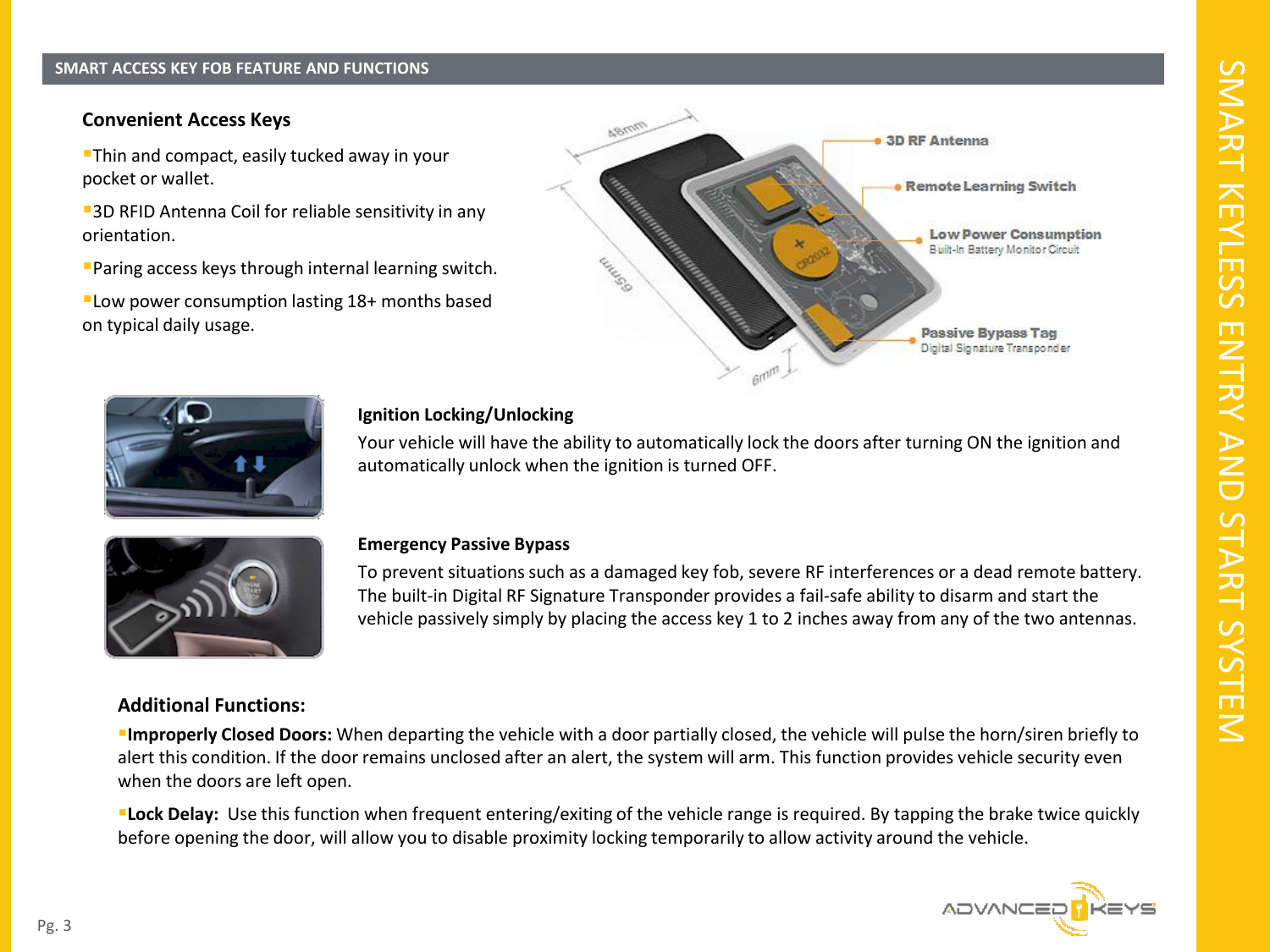## **Dual -Antenna System**

From sub -compact to full size SUV, the ability to operate two antennas simultaneously provide a complete vehicle signal coverage regardless of the vehicle size and effectively reduce installation complexity.

## **Vehicle Battery Power Saving**

The system will stop searching for access keys after 7 days of vehicle inactivity to conserve vehicle battery power. In this situation, the passive keyless entry will be disabled, and system will still be armed. Once the door is opened the smart keyless function will resume and will start to look for access keys immediately to disarm.

## **Battery Replacement Reminders**

When the battery in the remote is ready to be replaced, the vehicle will notify you with 3 pulses of horn/siren when you approach the vehicle with the access key. The battery in the access key can be used for an additional two weeks (approx). These reminders will not stop until the battery has been replaced.

# **Auto Windows Closing (Optional Module)**

When the doors are locked after the driver exits, the system will close all open windows automatically. (Additional window closer module required)



**Antennas** 



• Controller

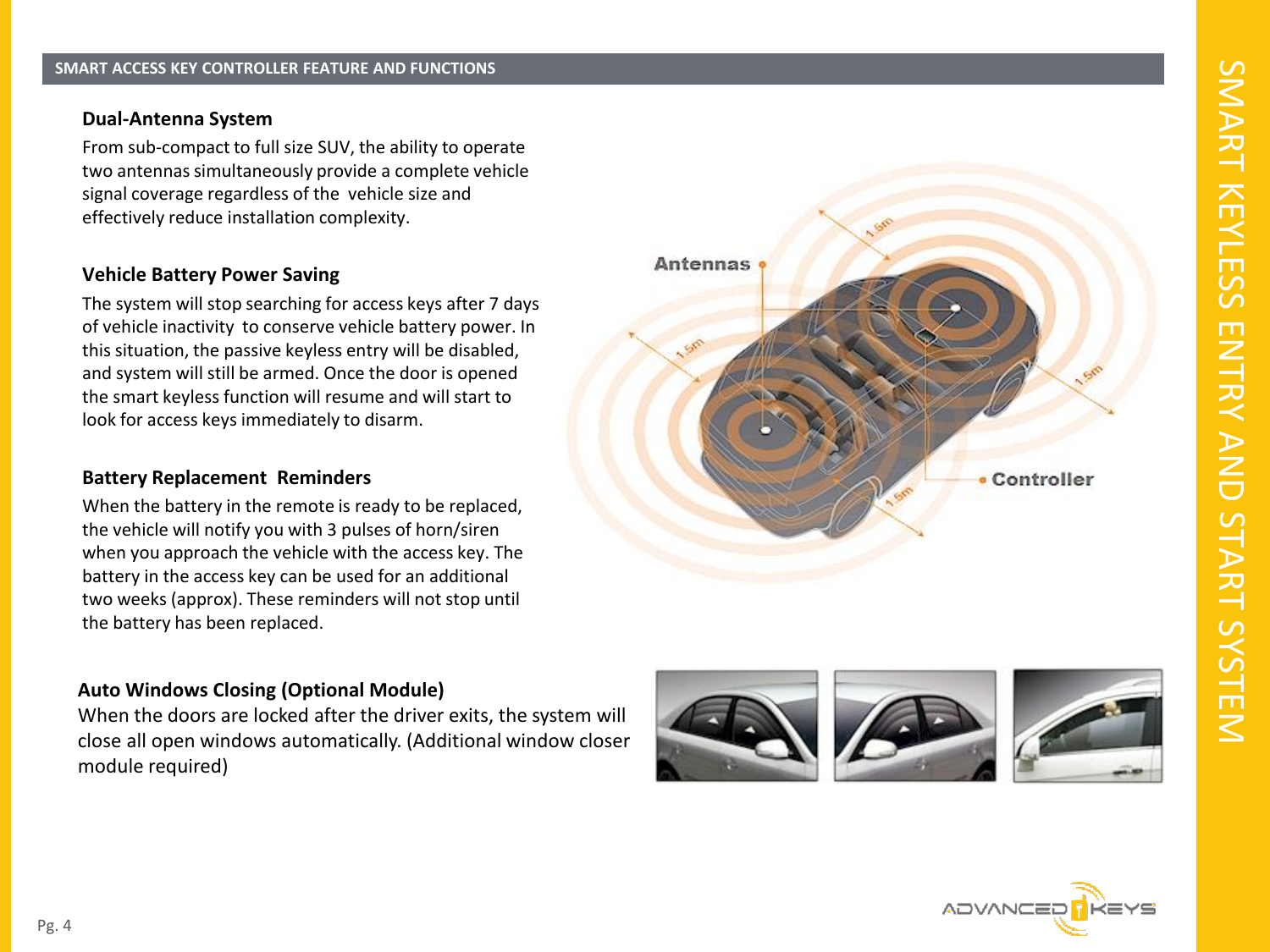#### **About Us: PUSH BUTTON IGNITION SYSTEM**



# **Push-Start System**

Suitable for any vehicle, Advanced Keys' Smart Entry and Start System provide a true hands-free keyless entry experience. Equipped with a Toyota/Lexus pushstart button that give the look, feel and functionality of the genuine OEM smart key system. An encrypted communication link between Push-Start module and Keyless Entry modules will ensure the vehicle can only be started with a valid access key. This system is also designed with dual-relay protection in mind for exceptional safety consideration. In event of a relay failures, another relay will take over and ensure continuous vehicle operation without interruption.

# **Push Button Operation**

| <b>Switching Power Modes</b><br>Ignition Button will light-up once valid access key is<br>detected. Not stepping on the Brake:<br>Press button 1st time: ACC (Green light on)<br>Press button 2nd time: ON (Green light flashes)<br>Press button 3rd time: OFF             |
|----------------------------------------------------------------------------------------------------------------------------------------------------------------------------------------------------------------------------------------------------------------------------|
| <b>To Start Engine</b><br>You must be carrying access key<br>Depress the brake paddle and when the amber<br>indicator light start to flash, press and hold the<br>engine start/stop button to start the vehicle<br><b>Note:</b> You can start the engine in any power mode |
| <b>To Stop Engine</b><br>Make sure vehicle is completely stopped and in<br>Park (P) position<br>Depress the brake paddle and press and hold<br>the button until the engine stops and vehicle<br>goes into OFF mode                                                         |

# **Push Button LED Status**



# **Bypass Device Enable Output**

Supports popular immobilizer bypass modules for newer vehicles

**TUBL BLINK** 





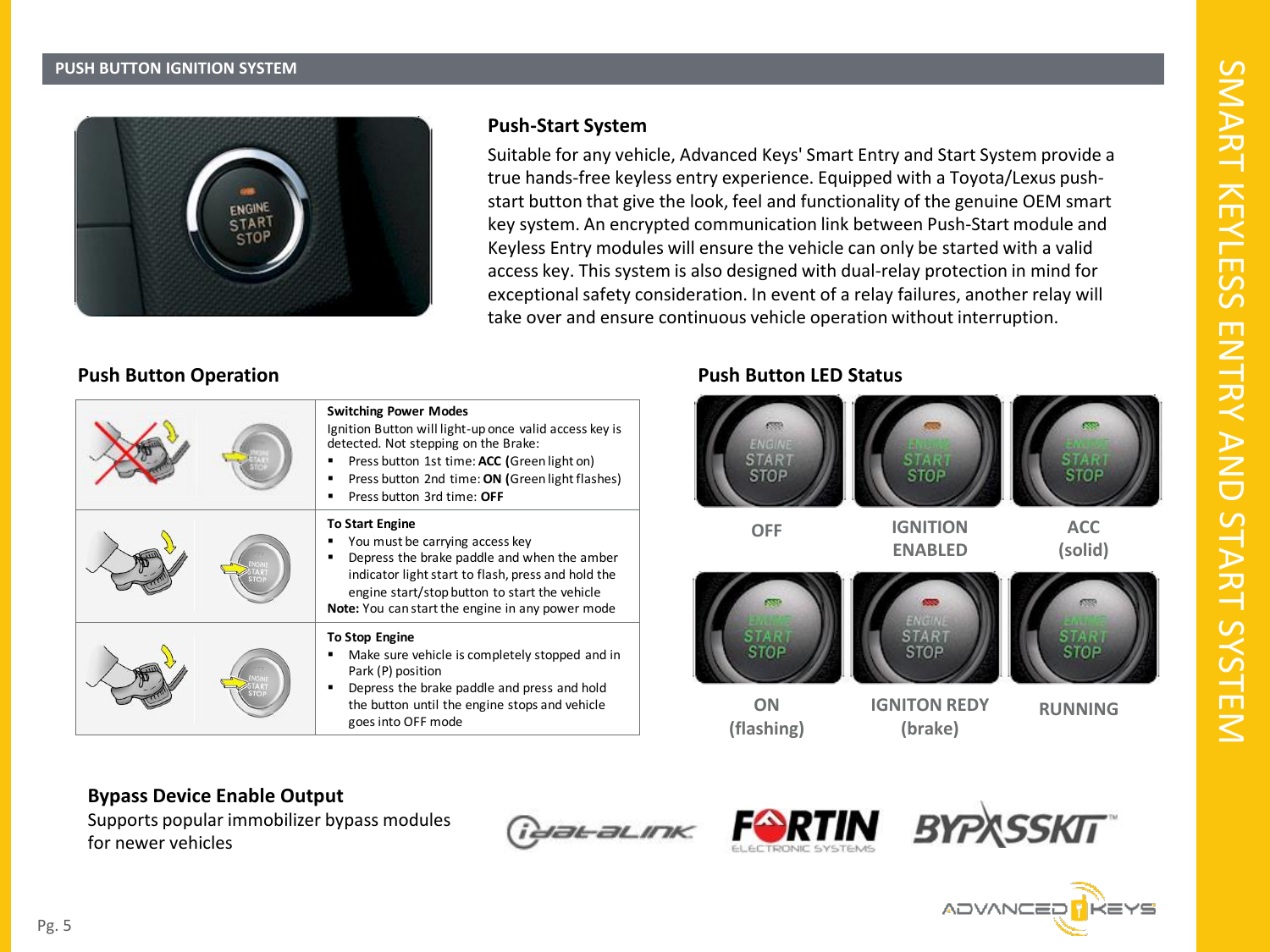#### **PRODUCT SECURITY FEATURES**

Advanced Keys products are developed on the foundation of security, you can rest assured knowing our products are safe and cannot be easily defeated even with sophisticated means. Unlike traditional aftermarket Hands-Free keyless entry devices which use unsecure, open radio frequency matching, our systems offers bidirectional, dual-frequency, layered security systems:

#### **Layer 1:**

Equipped with the latest RFID technology with 3rd-generation Mutual-Authentication protocol. This protocol offers the highest "hand-shaking" security which prevent 100% of conventional transmitter code-scanning, sniffing and hijacking. (RFID will not respond to an incorrect challenge and encrypted request signature, thus effectively preventing RFID code sniffing)

#### **Layer 2:**

Ultra High Frequency RF authentication protocol with code-hopping and encryption technology that offers the same protection as OEM keyless entry remote.





## **Anti-Theft and Starter Disable Function**

In addition to provide smart keyless entry function, this system is also an alarm system that monitors door switches, brake and ignition. Vehicle ignition can be operated only when a valid access key is identified. When an unauthorized entry and vehicle activation attempt are detected the starter/ignition relay will be disabled.

#### **Multi-Color LED and Alarm Record**

A dual-coloured LED will provide you with information about the status of your vehicle while you were away or when the battery in your access key is low. This serves as a quick visual notification and an antitheft deterrence feature as well.

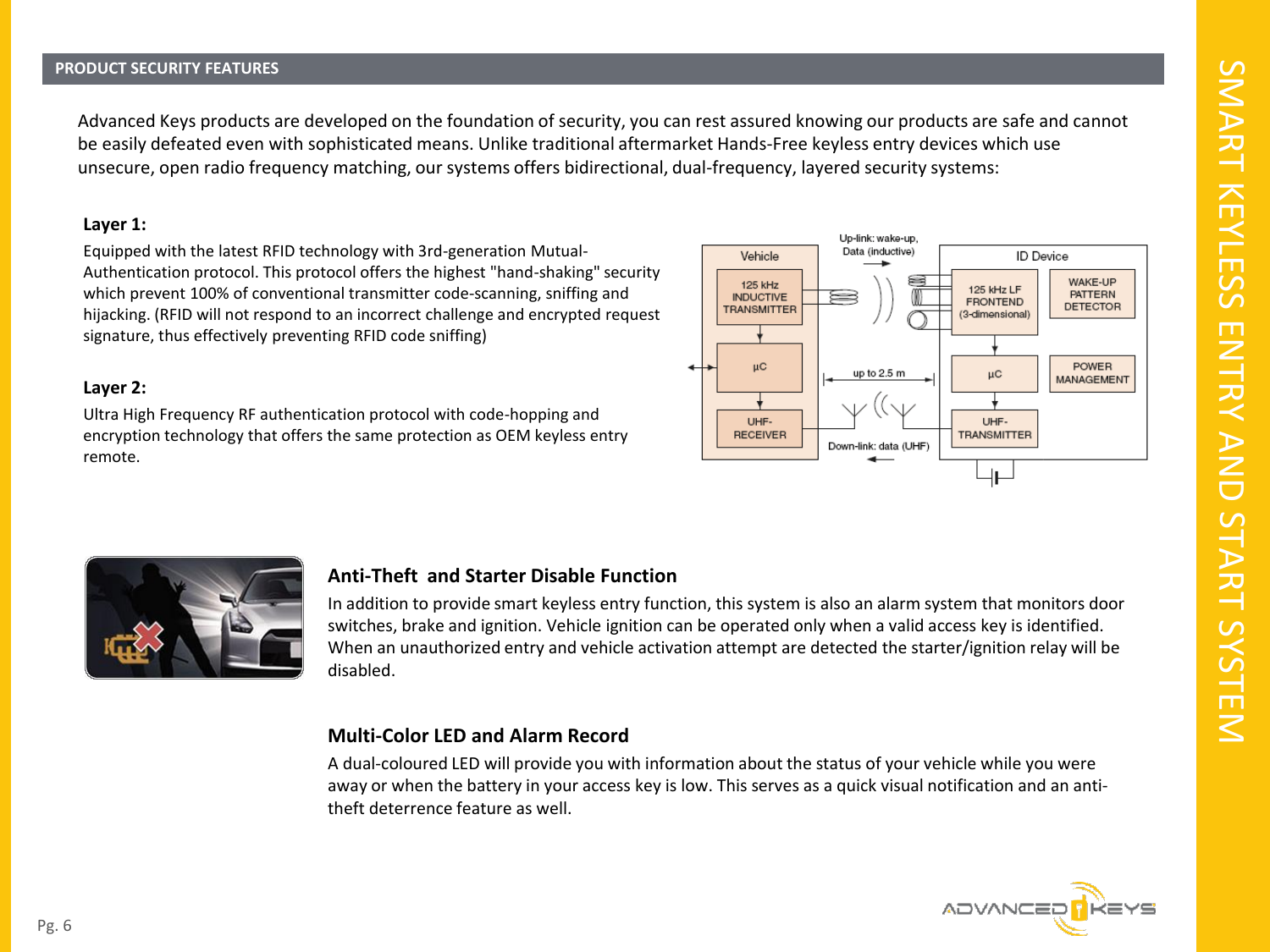#### **About Us: COMPONENT LIST: IUI -104B**

# **Smart Keyless Entry System Parts:**





**Keyless Controller**

**Smart Access Key x2**



**Fused Wire Harness Set for Keyless Module**



**Relay (Starter Disable)**



**Dual -Colour LED**



**LF Antenna x2**

## **Push -Start System Parts:**



**Push -Start Controller**



**Push -Start Button**



**Fused Wire Harness for Push - Start Module**



**Taps, Tie Wraps, Adhesives**



**Installation and User Manuals**



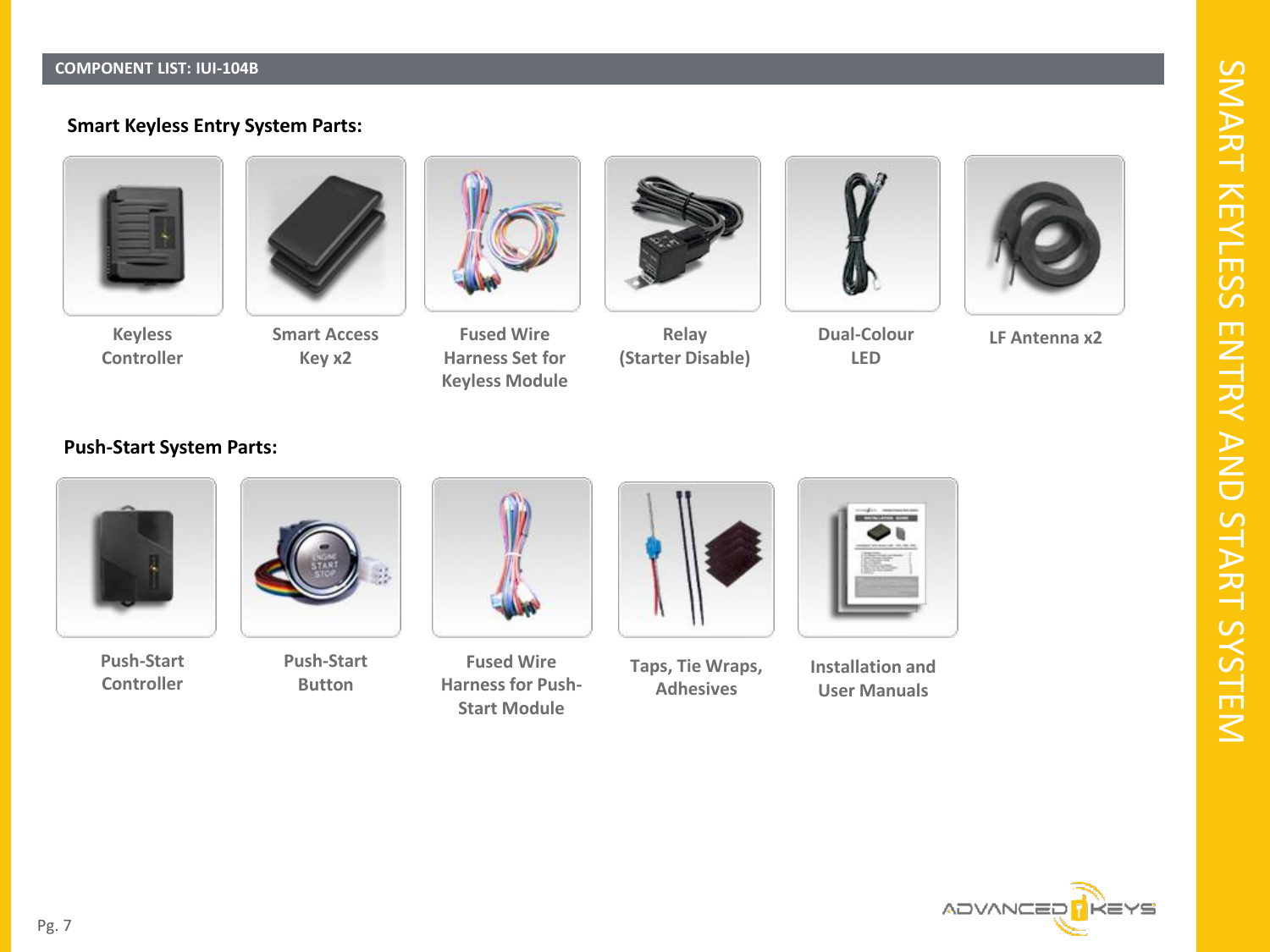## **What We Offer**

Advanced Keys sells electronic automotive products. Our products allow users to access their vehicle without requiring their keys. We also provide push button start and remote start capabilities. http://www.advancedkeys.com

## **Our Products**

**AK-104B** - Smart Keyless and Push-Start – This is a complete kit that most users are interested in. Includes remote start capability **AK-104S** - Smart Keyless and Knob-Start – Customers that want the keyless entry system but not the push button compliment **AK-104** - Smart Keyless (stand-alone) – Just the keyless entry system. **AK-PSB05** - Push-Start (stand-alone) – Push button alone. Usually used with 3rd party security systems.

## **Accessories**

Hole Saw - Helps create a perfect hole for installing the push button Key Cap - Decorative cap for metal key Window Closer - automatic closer. Must be tied into existing system Ring Mount - covers hole around push button for cleaner install look

# **What You Get**

As a dealer you are eligible for up to 20% discounts when you purchase less than 5 units from us. Discounts are a percentage less than the website price.

For example

AK-104B Smart Keyless and Push-Start (kit) costs \$349.99 your price not including accessories, tax or shipping would be \$279.99 which is 20% Off

AK-104B - Smart Keyless and Push-Start – \$279.99 (20% Discount)

AK-104S - Smart Keyless and Knob-Start – \$175.99 (20% Discount)

AK-104 - Smart Keyless (stand-alone) – \$151.99 (20% Discount)

AK-PSB05 - Push-Start (stand-alone) – \$151.99 (20% Discount)

As a dealer you are encouraged to charge what you feel for installation costs.

## **What You Need**

Most newer vehicles will need bypass systems or immobilizer bypass devices. We recommend iDatalink, Fortin or Xpresskit as our primary bypass devices.